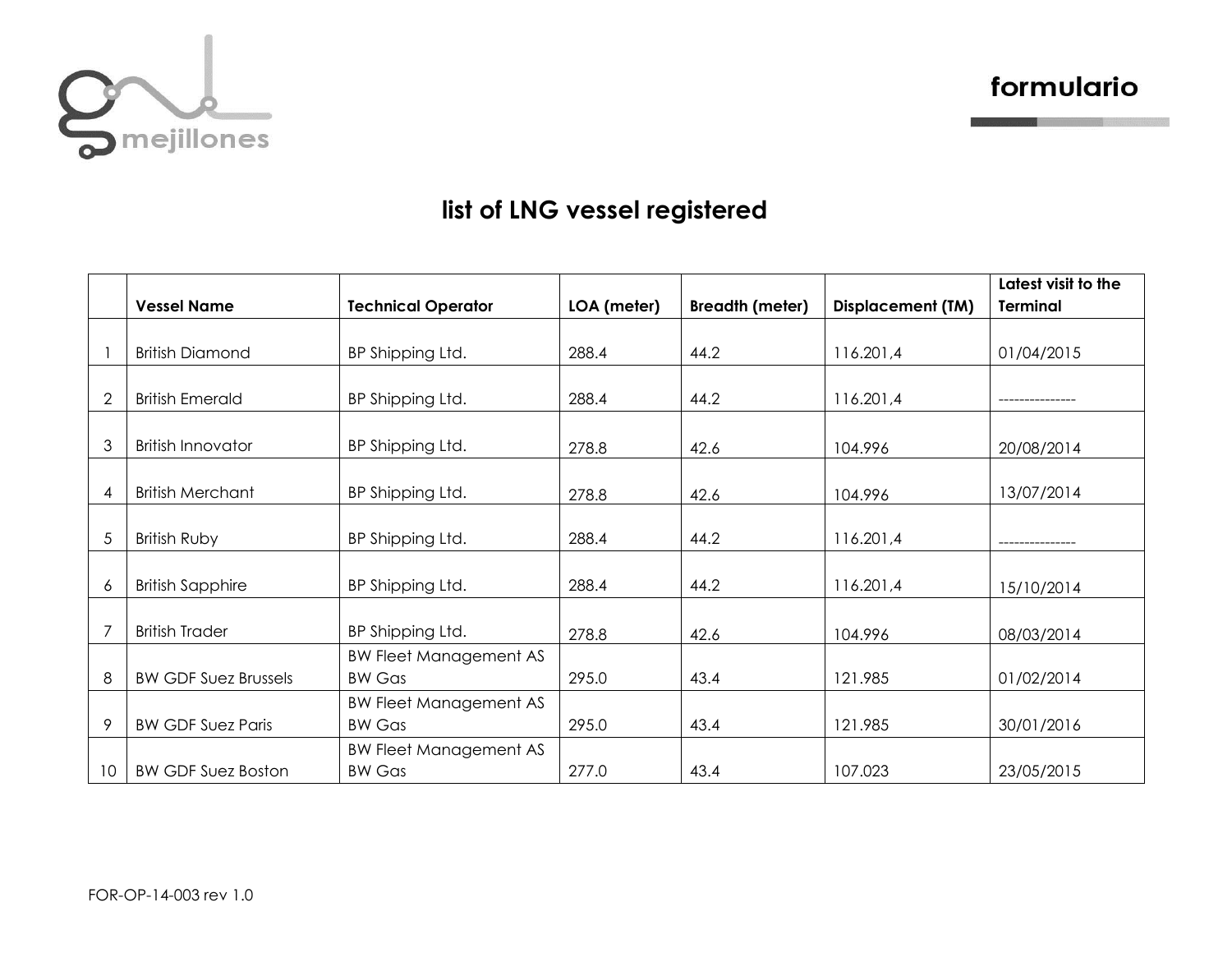

|    |                            | <b>BW Fleet Management AS</b> |       |      |           |            |
|----|----------------------------|-------------------------------|-------|------|-----------|------------|
| 11 | <b>BW GDF Suez Everett</b> | <b>BW Gas</b>                 | 277.0 | 43.4 | 107.023   | 22/06/2015 |
|    |                            | Empresa Naviera Elcano        |       |      |           |            |
| 12 | Castillo de Santisteban    | S.A.                          | 299.9 | 45.8 | 128.986,7 |            |
|    |                            | "K" Line LNG Shipping (UK)    |       |      |           |            |
| 13 | Celestine River            | Ltd.                          | 289.7 | 49.0 | 110.472   |            |
|    |                            |                               |       |      |           |            |
| 14 | Clean Energy               | Gazocean                      | 288.1 | 44.2 | 116.325   | 19/02/2015 |
|    |                            |                               |       |      |           |            |
| 15 | Clean Planet               | Dynagas Ltd.                  | 288.9 | 45.6 | 112.754   |            |
|    |                            |                               |       |      |           |            |
| 16 | Gaselys                    | Gazocean                      | 289.6 | 43.3 | 116.333   | 12/06/2016 |
|    |                            |                               |       |      |           |            |
| 17 | Gaslog Geneva              | GasLog LNG Services Ltd.      | 291.1 | 45.8 | 113.859,8 | 24/03/2017 |
|    |                            |                               |       |      |           |            |
| 18 | Gaslog Savannah            | GasLog LNG Services Ltd.      | 285.1 | 43.4 | 112.089   |            |
| 19 | Gaslog Shanghai            | GasLog LNG Services Ltd.      | 285.1 | 43.4 | 112.089   |            |
|    |                            |                               |       |      |           |            |
| 20 | <b>Gaslog Singapore</b>    | GasLog LNG Services Ltd.      | 285.1 | 43.4 | 112.089   | 09/07/2016 |
|    |                            |                               |       |      |           |            |
| 21 | Gaslog Skagen              | GasLog LNG Services Ltd.      | 285.1 | 43.4 | 112.089   |            |
|    |                            |                               |       |      |           |            |
| 22 | Gaslog Santiago            | GasLog LNG Services Ltd.      | 285.1 | 43.4 | 112.089   | 01/12/2015 |
|    |                            |                               |       |      |           |            |
| 23 | Gaslog Saratoga            | GasLog LNG Services Ltd.      | 285.1 | 43.4 | 112.089   | 14/10/2016 |
|    |                            |                               |       |      |           |            |
| 24 | Gaslog Sydney              | GasLog LNG Services Ltd.      | 285.1 | 43.4 | 112.089   |            |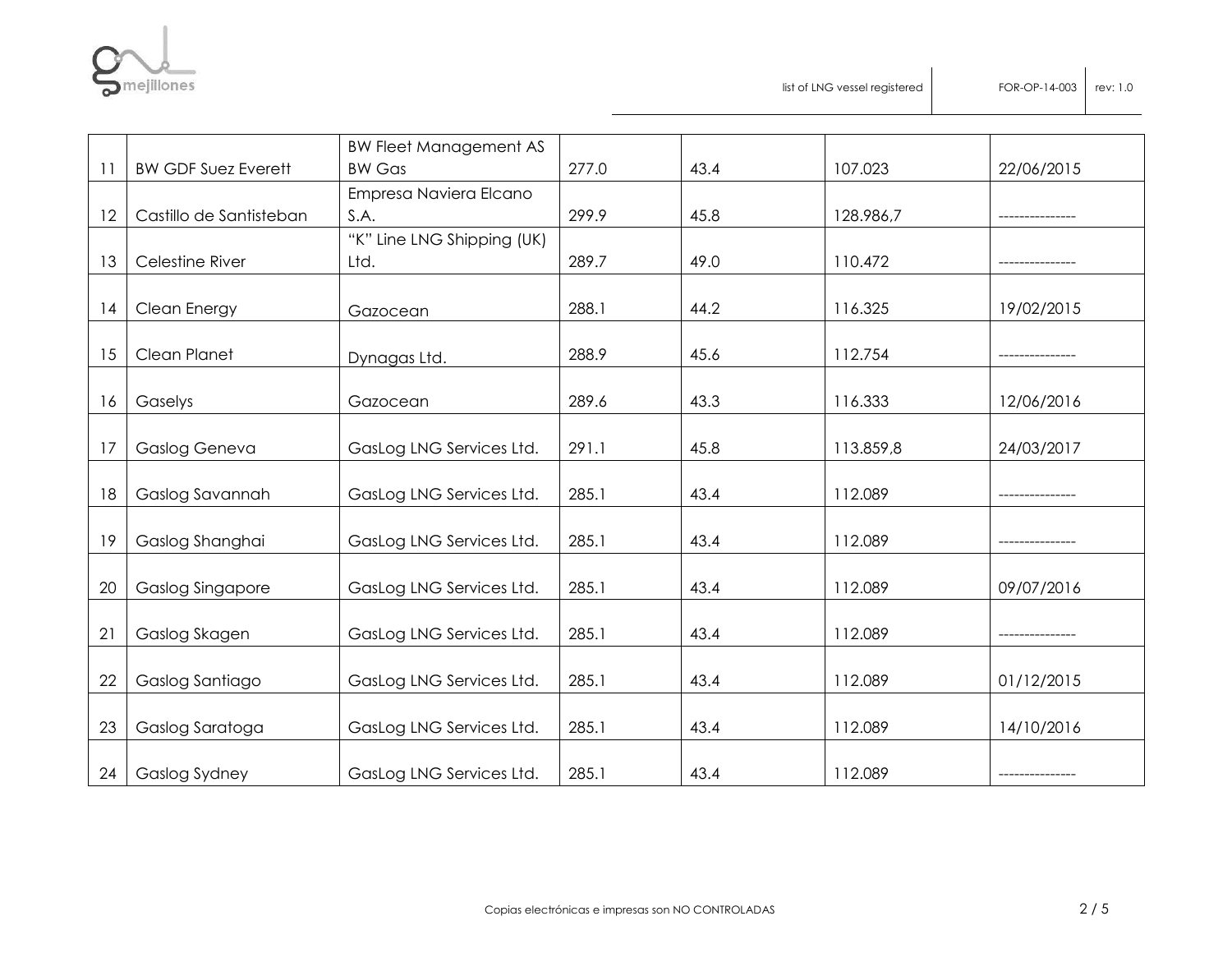

|    |                              | Hoeg LNG Fleet              |       |      |           |            |
|----|------------------------------|-----------------------------|-------|------|-----------|------------|
| 25 | GDF Suez Cape Ann            | Management AS               | 283.0 | 43.4 | 112.457   | 27/04/2012 |
|    |                              | Hoeg LNG Fleet              |       |      |           |            |
| 26 | <b>GDF Suez Neptune</b>      | Management AS               | 283.0 | 43.4 | 112.457   | 29/05/2012 |
|    |                              |                             |       |      |           |            |
| 27 | <b>GDF Suez Point Fortin</b> | MOL LNG Transport Ltd.      | 289.9 | 44.7 | 112.206   | 11/09/2015 |
|    |                              | Shell International Trading |       |      |           |            |
|    |                              | and Shipping Company        |       |      |           |            |
| 28 | Gemmata                      | Limited                     | 294.0 | 46.0 | 100.812   | 01/01/2017 |
|    |                              |                             |       |      |           |            |
| 29 | Grace Acacia                 | Gazocean                    | 288.1 | 44.2 | 116.325   | 15/03/2013 |
|    |                              |                             |       |      |           |            |
| 30 | Grace Barleria               | Gazocean                    | 288.1 | 44.2 | 116.325   | 29/04/2013 |
|    |                              |                             |       |      |           |            |
| 31 | <b>Grace Cosmos</b>          | Gazocean                    | 288.1 | 44.2 | 116.325   | 10/05/2016 |
|    |                              |                             |       |      |           |            |
| 32 | Ibérica Knutsen              | Knutsen OAS Shipping        | 277.0 | 43.4 | 100.113,8 | 20/02/2017 |
|    |                              | Hyproc Shipping             |       |      |           |            |
| 33 | Lalla Fatma N'Soumer         | Company                     | 289.5 | 49.0 | 110.447   | 25/11/2012 |
| 34 |                              | <b>Teekay Shipping</b>      | 284.4 | 42.5 | 106.890   |            |
|    | <b>Madrid Spirit</b>         | (Glasgow) Ltd.              |       |      |           | 18/03/2016 |
| 35 | Maran Gas Coronis            | Maran Gas Maritime INC      | 285.4 | 43.4 | 105.360   | 16/10/2015 |
|    |                              |                             |       |      |           |            |
| 36 | Maran Gas Alexandria         | Maran Gas Maritime INC      | 288.9 | 45.6 | 124.137   |            |
|    |                              |                             |       |      |           |            |
| 37 | Maran Gas Apollonia          | Maran Gas Maritime INC      | 288.9 | 45.6 | 124.137   |            |
|    |                              |                             |       |      |           |            |
| 38 | Maran Gas Posidonia          | Maran Gas Maritime INC      | 288.9 | 45.6 | 124.137   |            |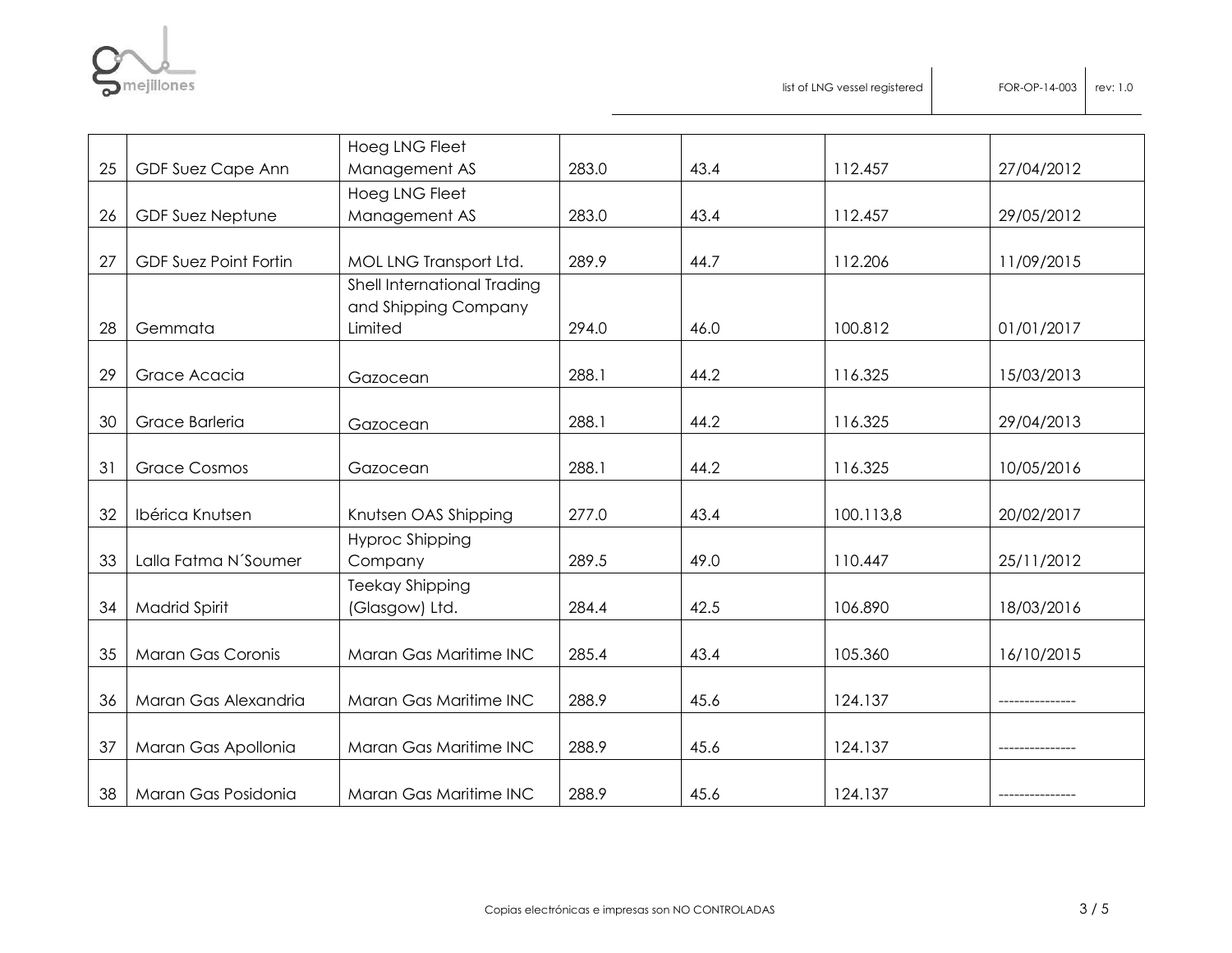

list of LNG vessel registered FOR-OP-14-003 rev: 1.0

| 39 | Maran Gas Sparta          | Maran Gas Maritime INC   | 288.9 | 45.6 | 124.137   |            |
|----|---------------------------|--------------------------|-------|------|-----------|------------|
|    |                           |                          |       |      |           |            |
| 40 | <b>Maran Gas Efessos</b>  | Maran Gas Maritime INC   | 294.2 | 44.0 | 111.858,4 | 10/08/2015 |
| 41 | Maran Gas Lindos          | Maran Gas Maritime INC   | 294.2 | 44.0 | 111.656,1 |            |
| 42 | Maran Gas Delphi          | Maran Gas Maritime INC   | 294.2 | 44.0 | 111.858,4 |            |
| 43 | Methane Jane Elizabeth    | GasLog LNG Services Ltd. | 283.0 | 43.4 | 102.535   |            |
| 44 | Methane Alison Victoria   | GasLog LNG Services Ltd. | 283.0 | 43.4 | 102.535   |            |
| 45 | Methane Heather Sally     | GasLog LNG Services Ltd. | 283.0 | 43.4 | 102.535   | 24/11/2014 |
| 46 | Methane Lydon Volney      | GasLog LNG Services Ltd. | 283.0 | 43.4 | 102.535   |            |
| 47 | Methane Nile Eagle        | GasLog LNG Services Ltd. | 283.0 | 43.4 | 102.535   |            |
| 48 | Methane Rita Andrea       | GasLog LNG Services Ltd. | 283.0 | 43.4 | 102.535   |            |
| 49 | Methane Shirley Elisabeth | GasLog LNG Services Ltd. | 283.0 | 43.4 | 102.535   |            |
| 50 | Methane Becki Anne        | GasLog LNG Services Ltd. | 291.0 | 45.0 | 119.094   | 19/05/2014 |
| 51 | Methane Julia Louise      | GasLog LNG Services Ltd. | 291.0 | 45.0 | 119.094   |            |
| 52 | Methane Patricia Camilia  | GasLog LNG Services Ltd. | 291.0 | 45.0 | 119.094   |            |